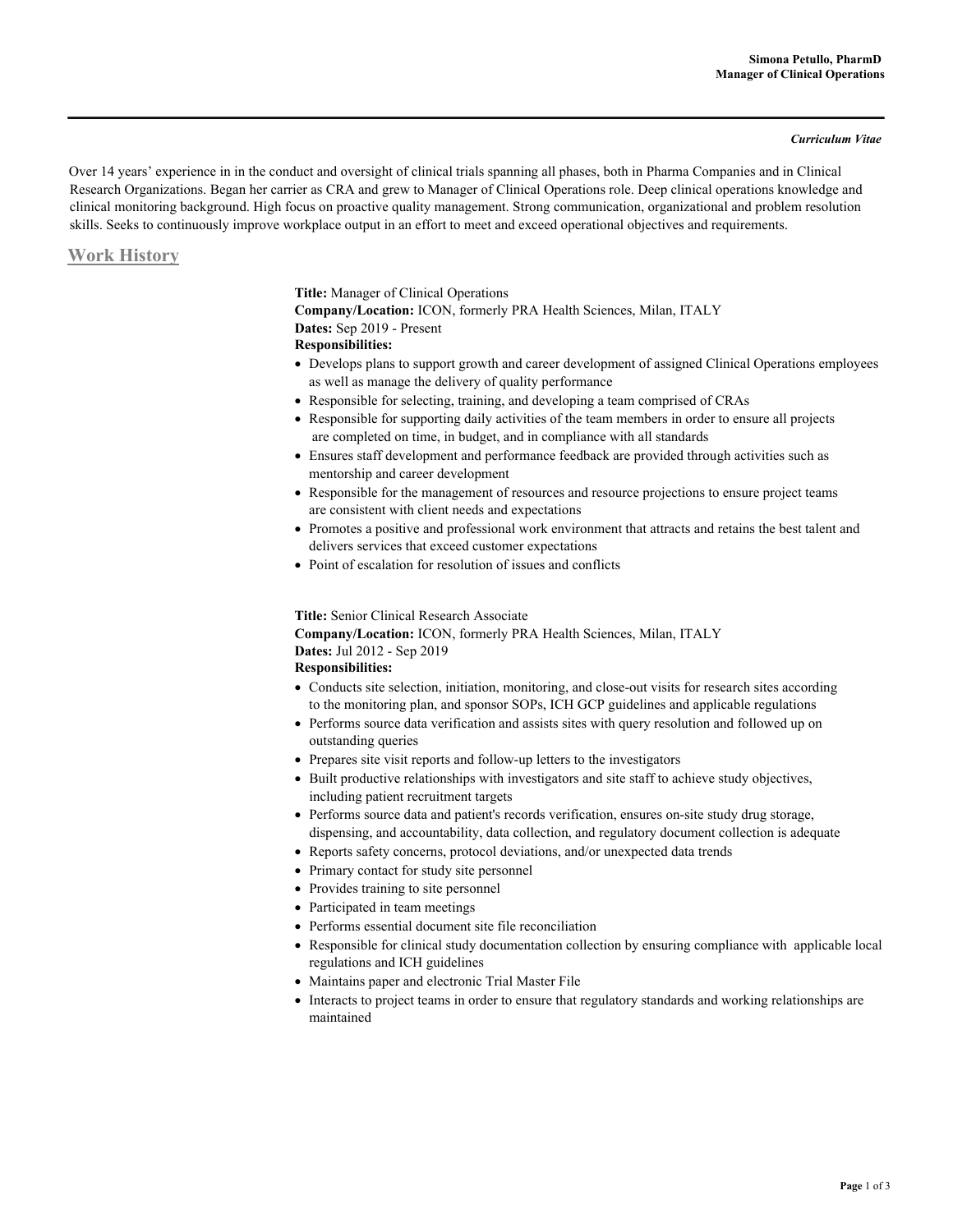*Curriculum Vitae* 

**Title:** Senior Clinical Research Associate **Company/Location: I**.P.A.S. SA, Ligornetto, Ticino, SWITZERLAND  **Dates:** Jan 2009 - Jun 2012 **Responsibilities:** 

- Leads CRA mentoring and supervising other CRAs
- Performs regulatory submission and updates to CA/EC (Italian and Swiss regulations)
- Performs pre-study, initiation, monitoring and close-out visits
- Ensures Adverse Events are reported appropriately, accurately and in a timely manner and that followup activities are conducted as necessary
- Ensures complete and thorough study drug reconciliation
- Maintains source documents and regulatory documentation of clinical trial
- Creates Standard Operating Procedures for each clinical trial
- Provides study status updates to team members and project management, including interaction to resolve site issues and facilitate project timelines
- Provides support and timely follow-up for all audit and quality assurance activities

**Title:** Clinical Research Associate **Company/Location:** Philogen, Siena, SI, ITALY  **Dates:** Feb 2008 - Nov 2008

### **Responsibilities**

- Performs regulatory submission to CA/EC
- Conducts monitoring visits to confirm protocol compliance, assess qualifications of study personnel, ensure "Good Clinical Practice", and conduct close-out visits
- Verifies data in source documents are in agreement with source, initiate data query resolution and confirm resolution in timely manner
- Performs investigative site file reconciliation: requests any new and updated site-related essential documents and reviews them for content, consistency with other documents, and compliance with appropriate local regulatory requirements, ICH guidelines, SOPs, and sponsor requirements
- Assists with the preparation of IRB applications, including protocol and informed consents and obtains approval to conduct the study
- Maintains appropriate correspondence with the IRB, including adverse events, annual renewals and protocol amendments

## **Title: Clinical Research Associate**

**Company/Location: Medical Trial analysis M.T.A., Ferrara, ITALY Dates: Apr 2007 - Dec 2007 Responsibilities:** 

- Performed regulatory submission to CA/EC
- Works under supervision to manage work flow to accomplish assigned objectives
- Assists in investigator study site selection and study start-up
- Performed on-site monitoring visits evaluating protocol and regulatory compliance, including source document verification, informed consent process, data integrity, and drug accountability compliance
- Collects and reviews site regulatory documents for accuracy and completion
- Provides study training and guidance to designated site personnel